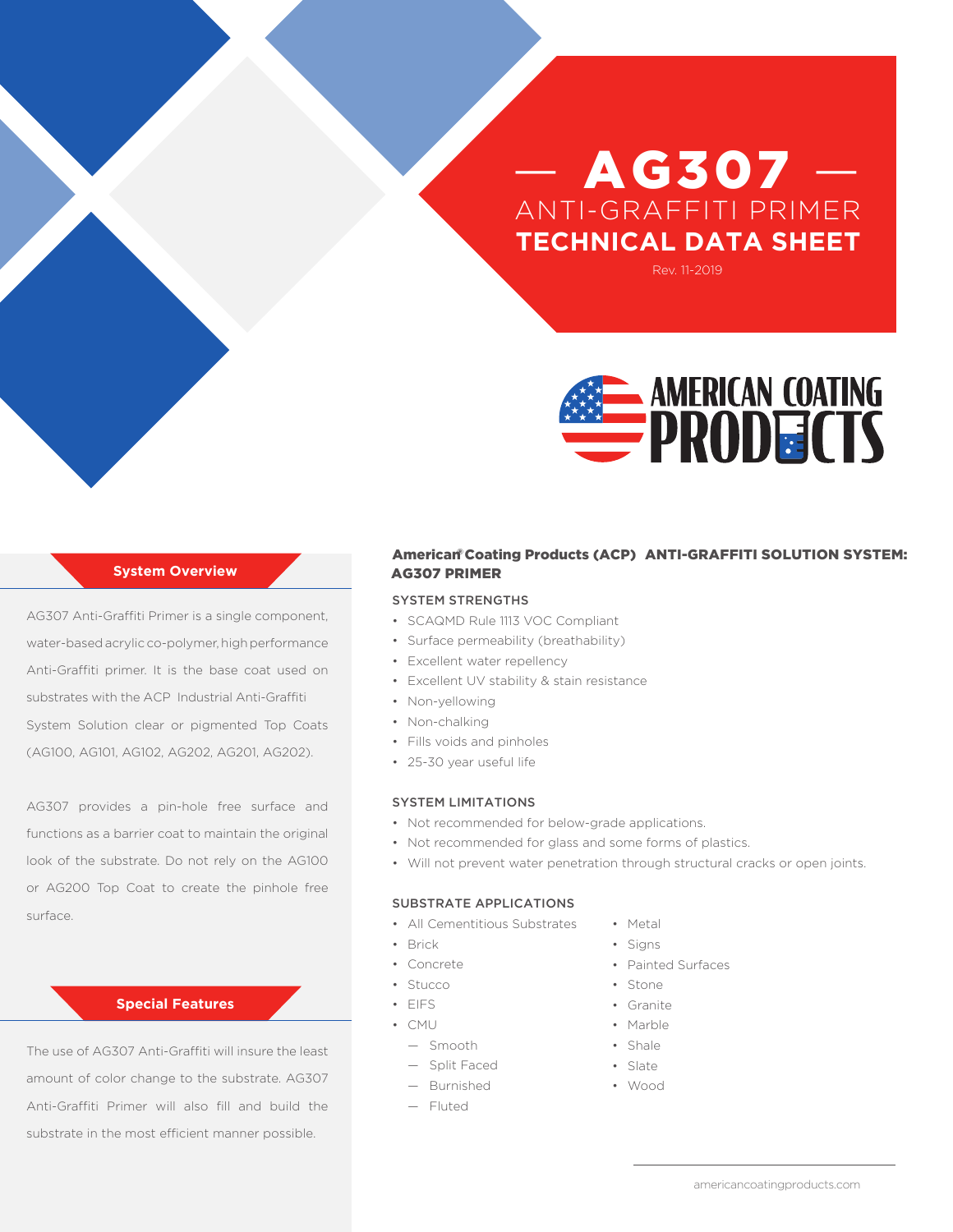



AG307 ANTI-GRAFITTI PRIMER

# **Safety Information**

Read SDS for precautionary instructions prior to use.

# FIRST AID INFORMATION

*Ingestion and Aspiration Hazard:* If ingested, call a physician immediately. Do not induce vomiting or give anything by mouth. Only induce vomiting at the instruction of a physician. If vomiting occurs, keep head below waist to prevent entry of liquid into lungs.

*Eye Contact:* Rinse eye thoroughly for 15 minutes. Get medical assistance if irritation persists.

*Skin Contact:* Rinse thoroughly with soap and water. Remove contaminated clothing and wash before reuse. Get medical attention if irritation persists.

*Inhalation:* Remove to fresh air and provide oxygen if breathing is difficult. Give artificial respiration if not breathing. Get immediate medical attention.

*24 Hour Emergency Information:*

Domestic Shipments and to Canada: 800-633-8253 International Shipments: 801-629-0667

# **Technical Data**

#### **AG307 Base Coat**

| Form:             | Clear Liquid         |  |
|-------------------|----------------------|--|
| Specific Gravity: | 1.0315               |  |
| WT/GAL:           | 8.6441               |  |
| Total Solids:     | 37%                  |  |
| VOC Content:      | $<$ 98 g/L           |  |
| Shelf Life:       | 2 years in a tightly |  |
|                   | sealed unopened      |  |
|                   | container            |  |
|                   |                      |  |

#### WORK-SITE PREPARATION

Protect people, vehicles, property, foliage, and surfaces not to be coated and that may be subject to splash, fumes, and wind drift of product.

Ensure fresh air entry and cross ventilation during application and drying process. Extinguish all flames, pilot lights and any other potential sources of ignition during the application and drying process.

## SUBSTRATE PREPARATION

Substrate should be thoroughly dry, cleaned and free from dust, surface dirt, oil, grease, and other contaminates that might prevent adhesion of coating. Freshly poured concrete should be thoroughly cured 28 days before application. Sealants and caulking should be fully cured prior to application.

# **AG307 ANTI-GRAFFITI PRIMER SUBSTRATE COVERAGE GUIDE: COVERAGE IS BASED ON ONE COAT. ALWAYS TEST TO ENSURE SUBSTRATE AESTHETICS AND COVERAGE.**

| <b>SUBSTRATE</b>                               | <b>TYPE</b>                                             | <b>USE</b>                 | <b>COVERAGE</b> |
|------------------------------------------------|---------------------------------------------------------|----------------------------|-----------------|
| Architectural<br>Concrete Block                | Honed<br>Smooth<br>Ribbed<br>Split-Faced                | Yes<br>Yes<br>Yes*<br>Yes* | 80-120 sq.ft.   |
| Concrete                                       | <b>Brick</b><br>Tile<br>Precast Panels<br>Cast-in-place | Yes<br>Yes<br>Yes<br>Yes   | 95-135 sq.ft.   |
| Fire Clay                                      | <b>Brick</b><br>Tile<br>Terra Cotta                     | Yes<br>Yes<br>Yes          | 95-135 sq.ft.   |
| <b>FIFS</b><br>Plaster<br>Marble<br>Travertine |                                                         | Yes<br>Yes<br>Yes<br>Yes   | 110-140 sq.ft.  |
| Limestone<br>Sandstone<br>Granite              | Polished<br>Unpolished                                  | Yes**<br>Yes<br>Yes        | 110-140 sq.ft.  |
| Painted Substrates                             |                                                         | $Yes***$                   | 125-160 sq.ft.  |
| Metal                                          |                                                         | Yes**                      | 135-180 sq.ft.  |

*\* Pin-hole free substrate must be achieved for all applications requiring warranty. Lightweight or feather-lite block may require additional coats to achieve a pin-hole free substrate. 2 coats may be required.*

*\*\* Substitute AG308 ACP Grip (Adhesion Promoter) in place of AG307.*

*\*\*\* AG307 & Clear or Pigmented AG100-AG200.*

*Meets SCAQMD Rule 1113 Requirements.*